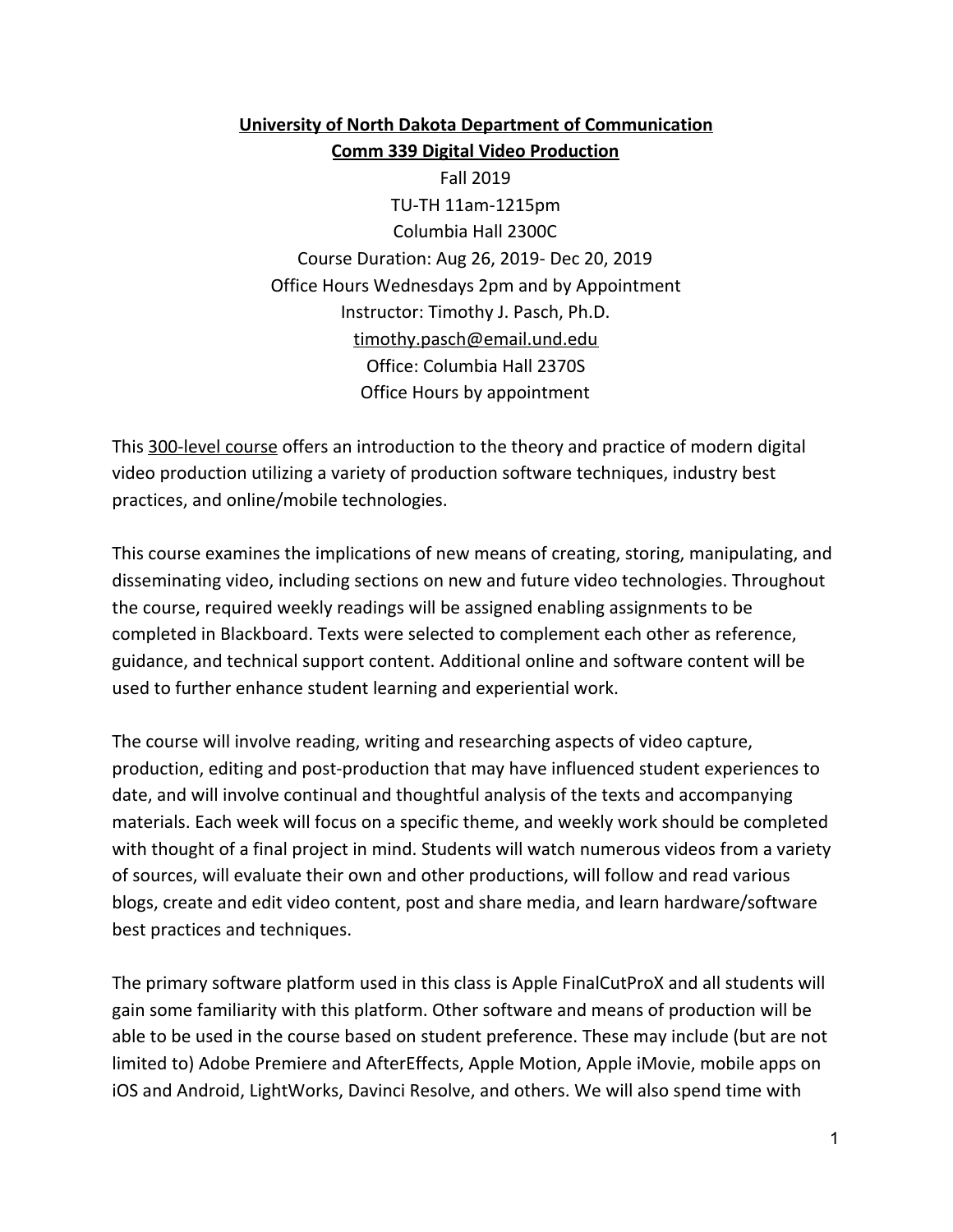Drone-based video capture, DSLR video recording, DeepFakes and the ethics of video news, and other highly relevant topics. Guest speakers will enhance the student experience and student presentations will help to bring the content to life.

As a 300-level course, the expectations will be at a higher level than 100-200 level courses. Having all required texts available at the start of the course is expected, as is participating to the best of your ability. At the 300-level, I expect all students to attend course sessions and to engage with the course material with thoughtful, perceptive work. Student presentations will also be a part of this class. I am very excited about the material that will be covered as part of this exciting class.

Late work will not be accepted without prior arrangement, and course incompletes will not be given. Students who do not attend the first week of classes will be dropped, enabling students on the waiting list to automatically register. Attendance will be taken for this course and will affect participation grades.

At all times we will adhere to the UND Code of Student Life found at the link below: <https://und.edu/student-affairs/code-of-student-life/>

# **REQUIRED TEXTS**

# **1) The Filmmaker's Handbook 4th Edition <https://www.amazon.com/Filmmakers-Handbook-2013-Steven-Ascher/dp/0452297281> ISBN-10: 0452297281 ISBN-13: 978-0452297289**

# **2) How to Shoot Video That Doesn't Suck**

**[https://www.amazon.com/Shoot-Video-That-Doesnt-Suck/dp/0761163239/ref=pd\\_lpo\\_s](https://www.amazon.com/Shoot-Video-That-Doesnt-Suck/dp/0761163239/ref=pd_lpo_sbs_14_img_0?_encoding=UTF8&psc=1&refRID=XSW467CMDQ1VBDZ7FM6W) [bs\\_14\\_img\\_0?\\_encoding=UTF8&psc=1&refRID=XSW467CMDQ1VBDZ7FM6W](https://www.amazon.com/Shoot-Video-That-Doesnt-Suck/dp/0761163239/ref=pd_lpo_sbs_14_img_0?_encoding=UTF8&psc=1&refRID=XSW467CMDQ1VBDZ7FM6W) ISBN-13: 978-0761163237 ISBN-10: 0761163239**

# **3) Final Cut Pro X: Beyond the Basics**

**[https://www.amazon.com/Final-Cut-Pro-Beyond-Basics/dp/1138735841/ref=sr\\_1\\_1?crid](https://www.amazon.com/Final-Cut-Pro-Beyond-Basics/dp/1138735841/ref=sr_1_1?crid=1F2HNMSVKWB4R&keywords=final+cut+pro+x+beyond+the+basics&qid=1566416850&s=gateway&sprefix=final+cut+pro+x+bey%2Cstripbooks%2C160&sr=8-1) [=1F2HNMSVKWB4R&keywords=final+cut+pro+x+beyond+the+basics&qid=1566416850&s](https://www.amazon.com/Final-Cut-Pro-Beyond-Basics/dp/1138735841/ref=sr_1_1?crid=1F2HNMSVKWB4R&keywords=final+cut+pro+x+beyond+the+basics&qid=1566416850&s=gateway&sprefix=final+cut+pro+x+bey%2Cstripbooks%2C160&sr=8-1) [=gateway&sprefix=final+cut+pro+x+bey%2Cstripbooks%2C160&sr=8-1](https://www.amazon.com/Final-Cut-Pro-Beyond-Basics/dp/1138735841/ref=sr_1_1?crid=1F2HNMSVKWB4R&keywords=final+cut+pro+x+beyond+the+basics&qid=1566416850&s=gateway&sprefix=final+cut+pro+x+bey%2Cstripbooks%2C160&sr=8-1) ISBN-13: 978-1138735842**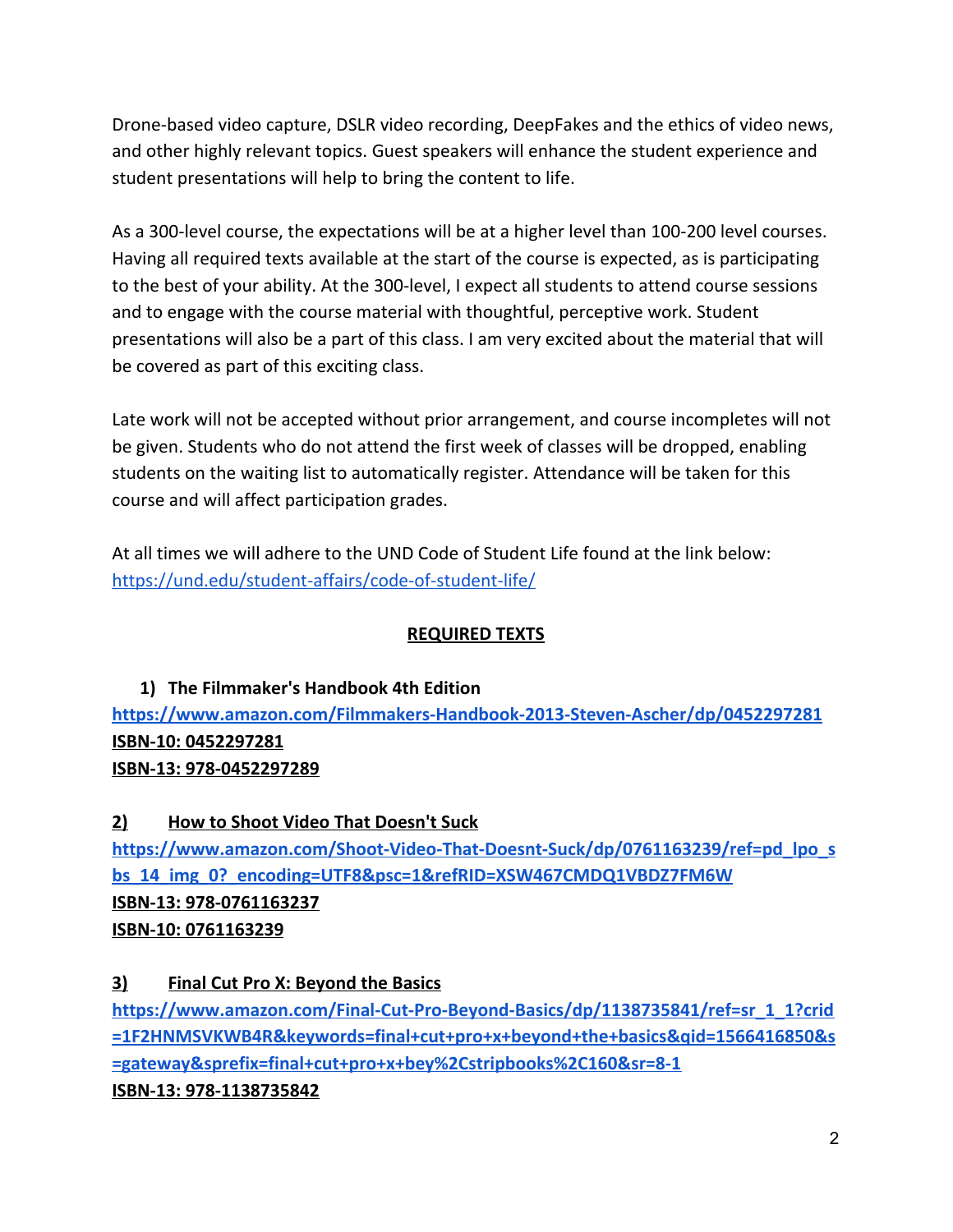#### **ISBN-10: 1138735841**

In addition to reading and work related to the texts above, students will create and post video, edit their own and other content, work in teams and individually, and prepare other work that will be provided via Blackboard.

# **POTENTIAL INTERNSHIP OPPORTUNITIES**

**The City of Grand Forks will be making 6 paid internships available this coming Spring, some potentially for Communication students with experience with video editing. More information will be provided regarding this exciting opportunity as it becomes available.**

# **WEEKLY WORK and EXAMINATIONS**

- In order to succeed in the course, you must keep up with the readings and submit weekly assignments on time.
- Late work will not be accepted. This policy is designed to encourage a strong work ethic, awareness of deadlines, and academic/scholarly time-management.
- Weekly assignments, video files and final projects must be submitted electronically via Blackboard (work will not be accepted via email or via paper copy unless announced)
- Attendance and engagement matters. Your grade will be impacted by the extent to which you engage with the course material and your peers.
	- $\circ$  Multiple assignments will be completed in-class, these cannot be made up if missed.

#### **GRADING**

The University of North Dakota Department of Communication takes scholastic dishonesty and plagiarism very seriously. Read the following information closely and complete the assigned tutorials and corresponding tests if you haven't already.

If you engage in scholastic dishonesty, disciplinary action at both the departmental and university level will be taken, which could result in failing the course and/or expulsion from the university. Examples of scholastic dishonesty include:

Recycling prior work: submitting work previously submitted and evaluated for course credit in prior sections of this course or in other courses.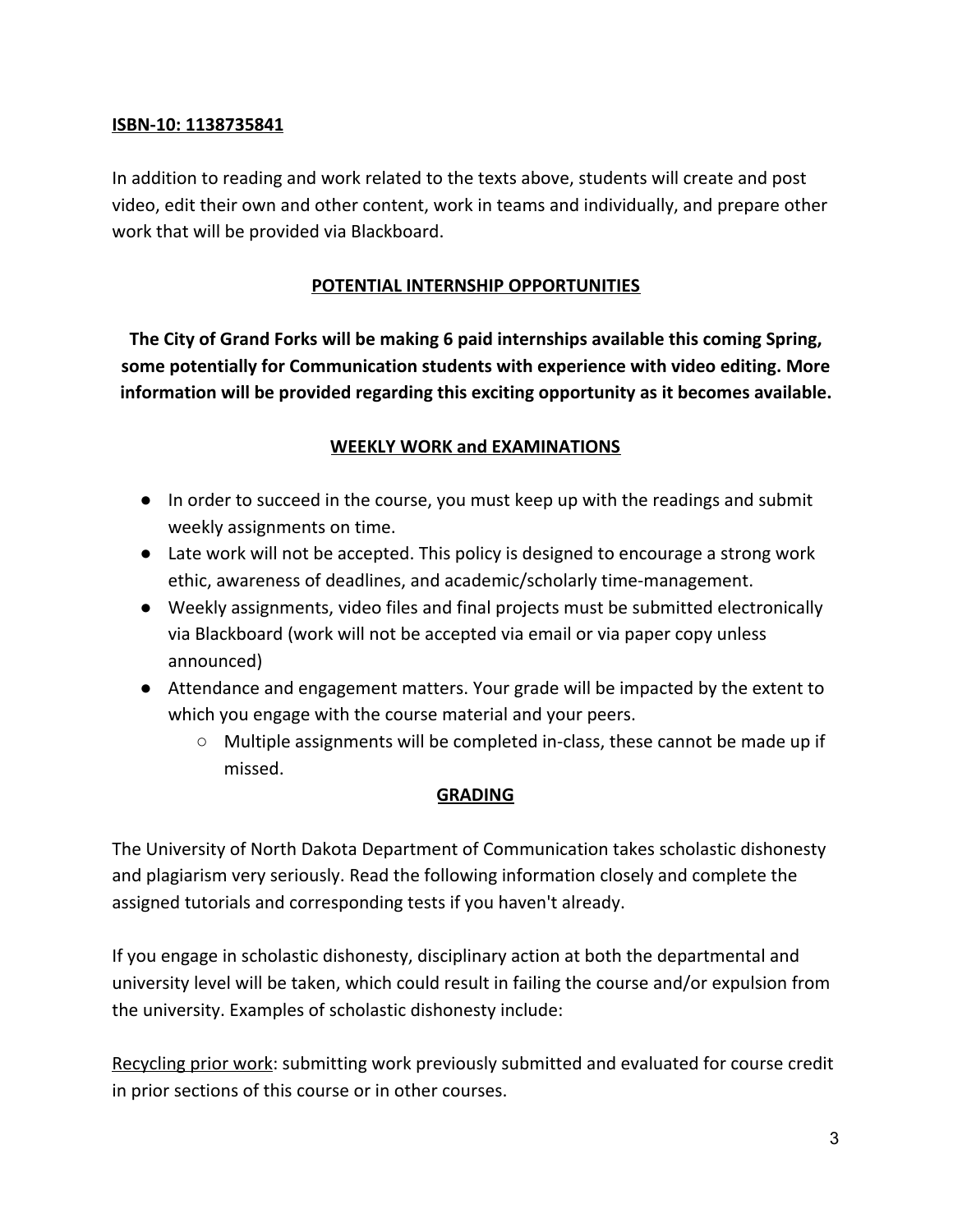Cheating: copying from another student's test; possessing or using material during a test not authorized by the person giving the test; collaborating with or seeking aid from another student during a test without permission from the instructor; knowingly using, buying, selling, stealing, transporting, or soliciting in whole or in part the contents of an unadministered test; substituting for another student or permitting another student to substitute for oneself to take a test; bribing another person to obtain an unadministered test or information about an unadministered test.

Plagiarism: appropriation, buying, receiving as a gift, or obtaining by any means another person's work and the unacknowledged submission or incorporation of it in one's own work.

Collusion: unauthorized collaboration with another person in preparing any academic work offered for credit.

All COMM majors and students taking COMM classes are required to pass a brief online course that teaches them how to identify plagiarism. This course was put together by Indiana University, which has kindly allowed us to utilize it for our own students. To pass the course, use the links provided below. Obtain the certificate, then upload it to the Assignment in this course entitled Plagiarism Certification by the date indicated on the schedule. If you have already obtained this certificate, you don't need to take the Indiana University course again. Simply upload the certificate that you have already earned for all COMM courses. Finally, if you do not turn in this certificate by the deadline indicated on the schedule, you will not receive a grade for this course.

Watch the "How to Recognize Plagiarism" tutorials here: <https://www.indiana.edu/~academy/firstPrinciples/index.html>

and learn about registration / certification tests here: <https://www.indiana.edu/~academy/firstPrinciples/certificationTests/index.html>

Participation: Weekly Assignments/Video Projects/Channels/: 50% Course attendance, presentations and in-class participation 25% Final Examination/Final Project: 25%

---------------------------------------

TOTAL- 100%